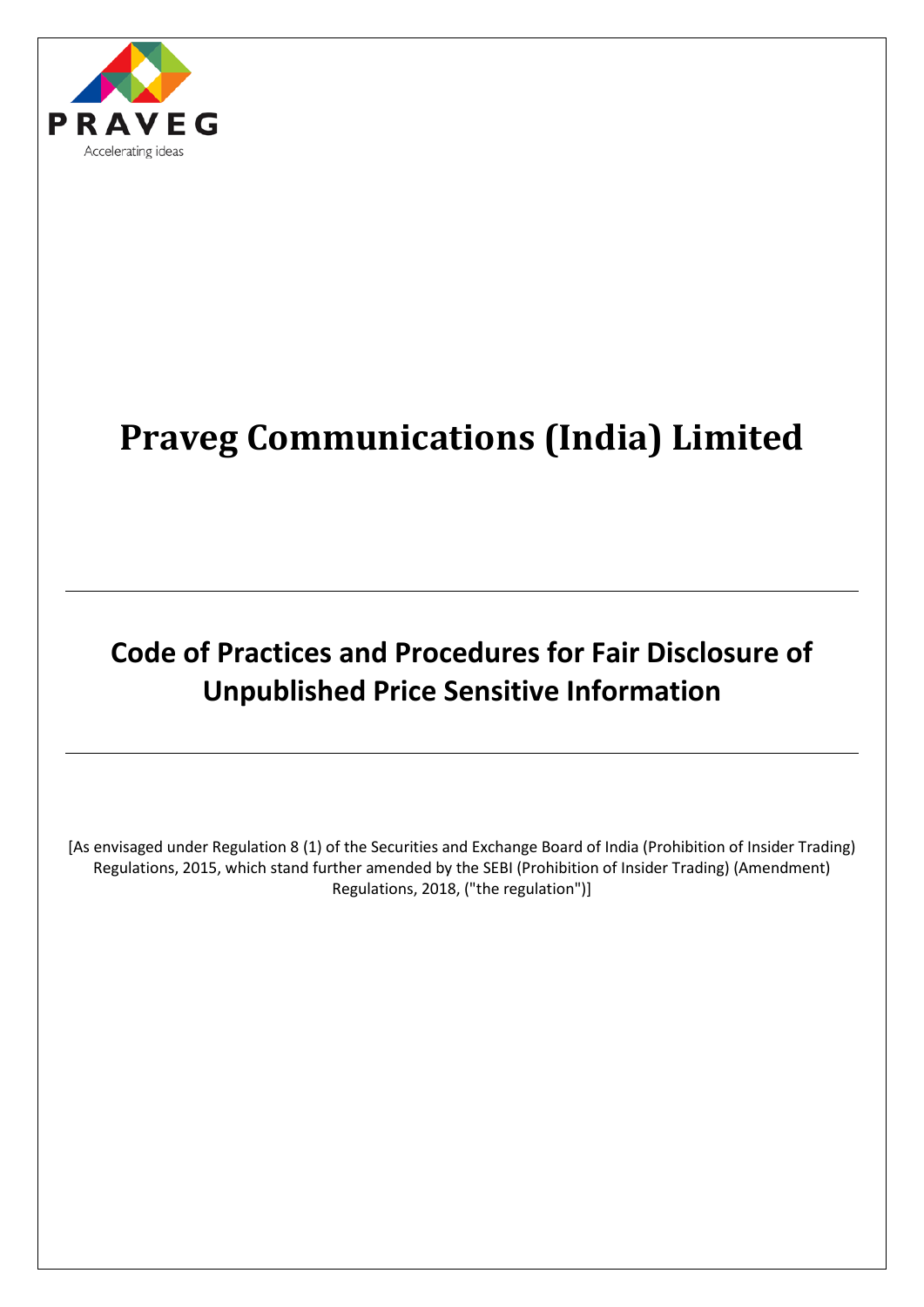

#### **PREFACE**

Regulation 8 of Securities and Exchange Board of India (Prohibition of Insider Trading) Regulations, 2015 as amended from time to time ("The Regulations"), mandate the every Listed Company to formulate and publish on its official Website, Code of Practices and Procedures for Fair Disclosure of Unpublished Price Sensitive Information ("Code") that it would follow in order to adhere to each of the principles set out in Schedule A to the regulations.

This Code has been reviewed, approved and amended by the Board of Directors of the **Praveg Communications (India) Limited** (Formerly known as Sword And Shield Pharma Limited) ("the Company") by inserting the new principles as set out in the amended Regulations and shall come into effect from April 1, 2019

#### **APPLICABILITY**

This Code shall be applicable and binding on all the employees, officers, directors and those persons authorized to speak on behalf of the Company.

#### **COVERAGE**

#### **Unpublished Price Sensitive Information:**

"Unpublished Price Sensitive Information" means any information, relating to a company or its securities, directly or indirectly, that is not generally available which upon becoming generally available, is likely to materially affect the price of the securities and shall, ordinarily including but not restricted to, information relating to the following:

- a) Financial results;
- b) Dividends;
- c) Change in capital structure;
- d) Mergers, de-mergers, acquisitions, delisting, disposals and expansion of business and such other transactions; and
- e) Changes in key managerial personnel.

#### **Other Information:**

Other Information includes all such information relating to a company or securities, that is not generally available, would be unpublished price sensitive information if it is likely to materially affect the price upon coming into the public domain.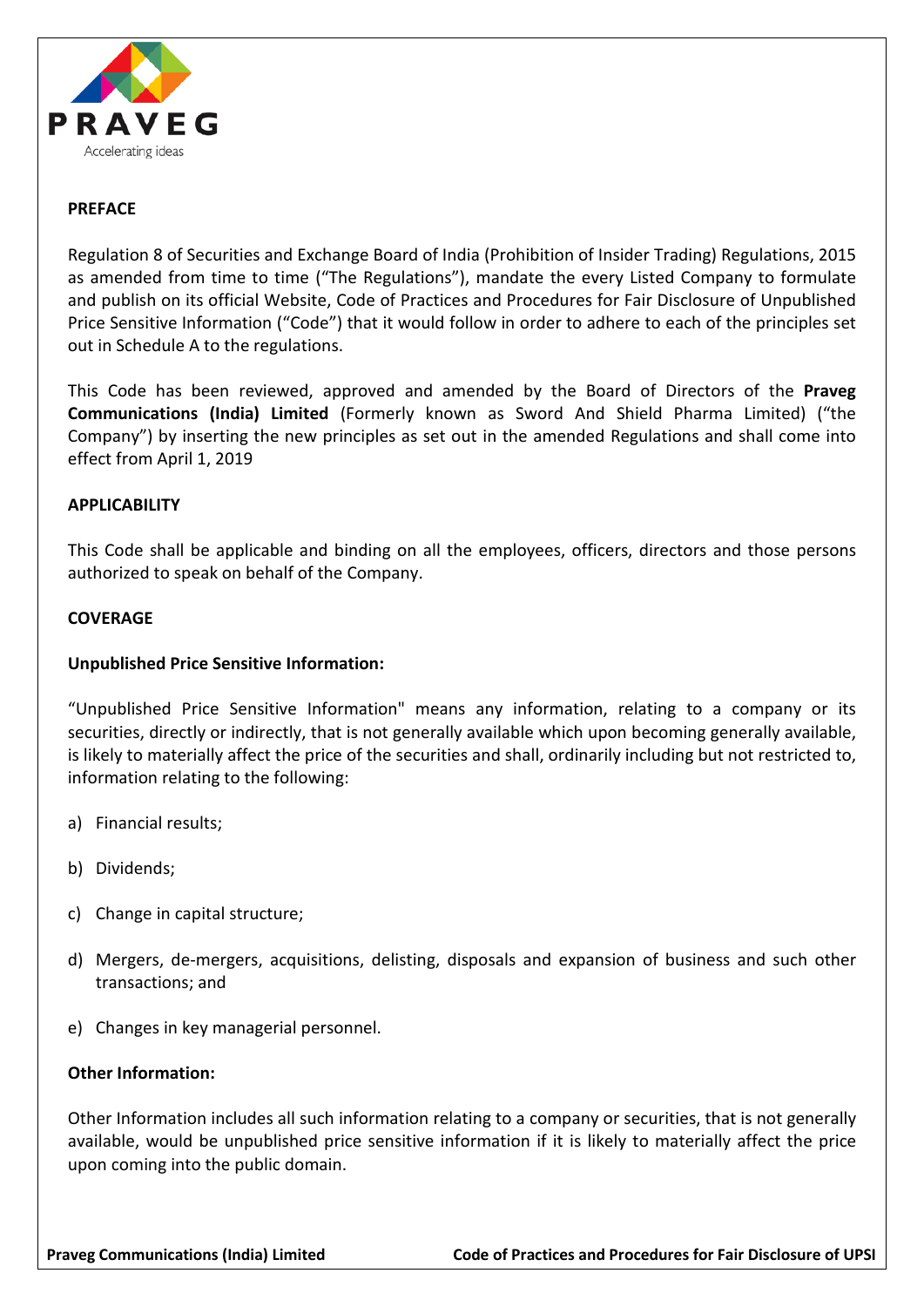

For the purpose of this Code, all such above information including unpublished price sensitive information would be referred to as "Material Information"

#### **LEGITIMATE PURPOSES**

Legitimate Purposes shall have meaning assigned as such in the policy for determination of "Legitimate Purposes", attached herewith, *which forms part of this Code*.

#### **BASIC PRINCIPLES OF DISCLOSURES OF MATERIAL INFORMATION**

This code intends to formulate a stated framework and policy for Fair Disclosure of Price Sensitive Information that could impact price discovery in the market for the securities of the Company. To achieve this objective, the Board of Directors shall adhere to the following principles in letter and in spirit:

- A. Unpublished Price Sensitive Information that would impact price discovery shall promptly be disclosed no sooner than credible and concrete information comes into being in order to make such information generally available.
- B. Under certain circumstances, the Company may determine that such disclosure would be unduly detrimental to the Company (for example if release of the information would cause prejudice to negotiations in a corporate transaction), in which case, the information shall be kept confidential until the Company determines it may be publicly disclosed. Information should be disclosed only after there is credibility to the information and the information has concretized.
- C. It shall be ensured that Unpublished Price Sensitive Information are disclosed uniformly and universally to avoid selective disclosure.
- D. Unless otherwise resolved by the Board of Directors, the Public Spokes Person or Senior Office of the Company shall act as the Chief Investor Relations Officer to deal with dissemination of information and disclosure of unpublished price sensitive information.
- E. There shall be prompt dissemination of unpublished price sensitive information that gets disclosed selectively, inadvertently or otherwise. It shall be ensured that such information is made generally available.
- F. Appropriate and fair response shall be provided against queries on news reports and requests for verification of market rumours by regulatory authorities.
- G. The Board of Directors shall ensure that information shared with analysts and research personnel is not unpublished price sensitive information.
- H. Disclosure must be complete in all material respects and should not be misleading.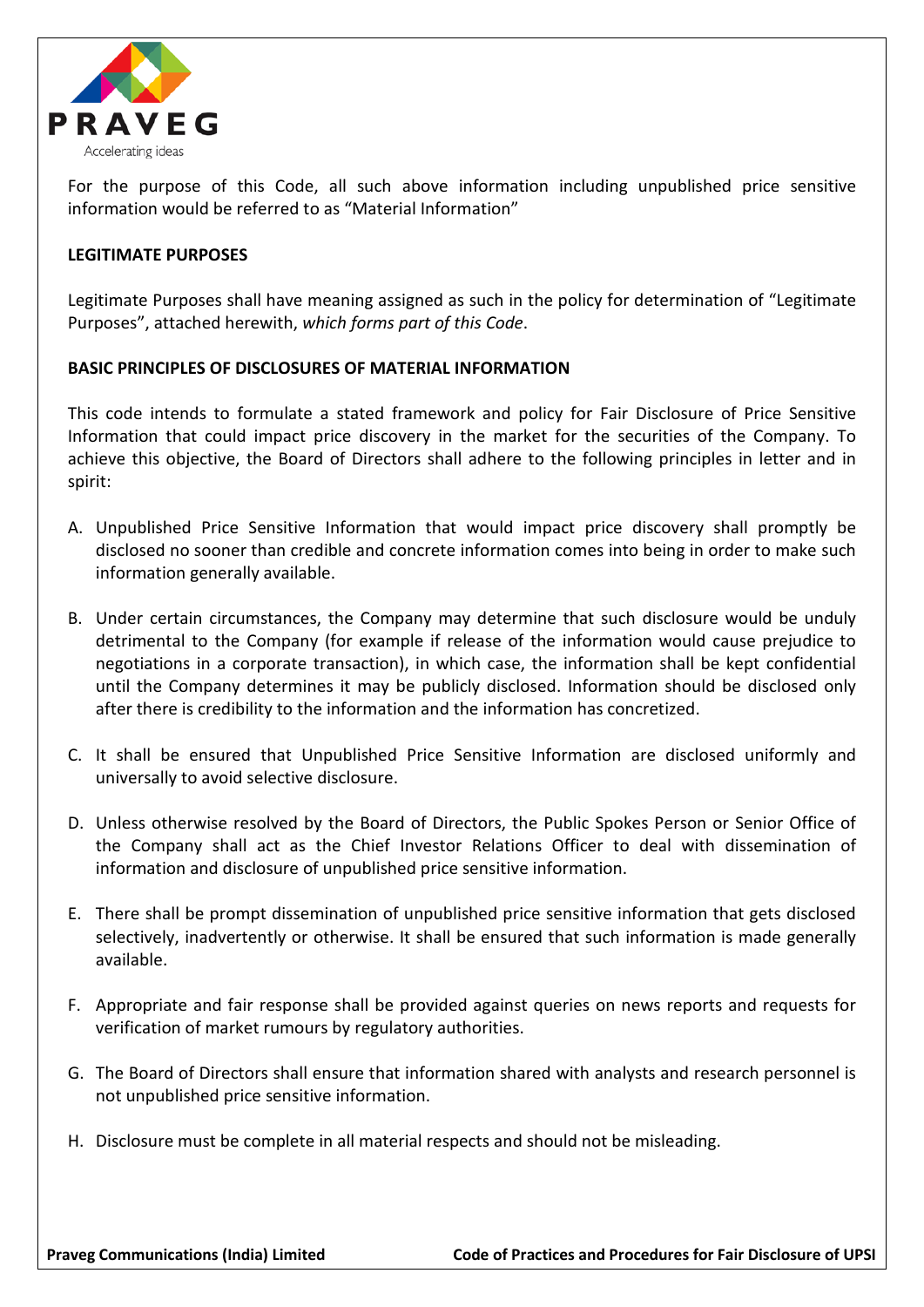

- I. Best practices will be followed to make transcripts or records of proceedings of meetings with analysts and other investor relations conferences on the official website to ensure official confirmation and documentation of disclosures made.
- J. Unpublished price sensitive information shall be handled on a need-to-know basis.
- K. Disclosure must be corrected immediately if the Company is subsequently made aware that its earlier disclosure contained a material error or omission at the time it was given.

#### **DISCLOSURE OF MATERIAL INFORMATION**

The Company shall disclose Material Information concerning its business and affairs to the public immediately, except when otherwise required for the purpose of maintaining the confidentiality of the information. This Code is to enable all persons investing in the securities of the Company to have the opportunity for equal and timely access to information that may affect their investment decisions regarding those securities.

This Code further provides that, once there is credibility to the information and once the information is reached to a level of concretization, the information would be disclosed by the Company in a timely manner.

#### **PROCESS OF DISCLOSURES OF MATERIAL INFORMATION**

In case any Functional Head becomes aware of some Material Information about the Company, the said Functional Head would contact the Compliance Officer appointed by the Company under Insider Code ("Compliance Officer").

The Compliance officer would then determine whether the information requires disclosure to the stock exchanges or not in accordance with this Code or Regulation or the SEBI (Listing Obligations and Disclosures Requirements) Regulations, 2015 ("Listing Regulations"). Thereafter, concerned functional head will prepare the content of the disclosure and determine the timing of the disclosures. Thereafter, the Company will disclose the said information to the stock exchanges.

#### **DELAY IN DISCLOSING MATERIAL INFORMATION**

Under certain circumstances, the Company may keep Material Information confidential for a limited period of time because immediate disclosure may compromise certain strategic business opportunities of the Company or may not be disclosable due to third-party confidentiality restrictions or uncertainty of events.

The determination of when not to disclose Material Information immediately shall be made by the Compliance officer appointed under the Insider Code.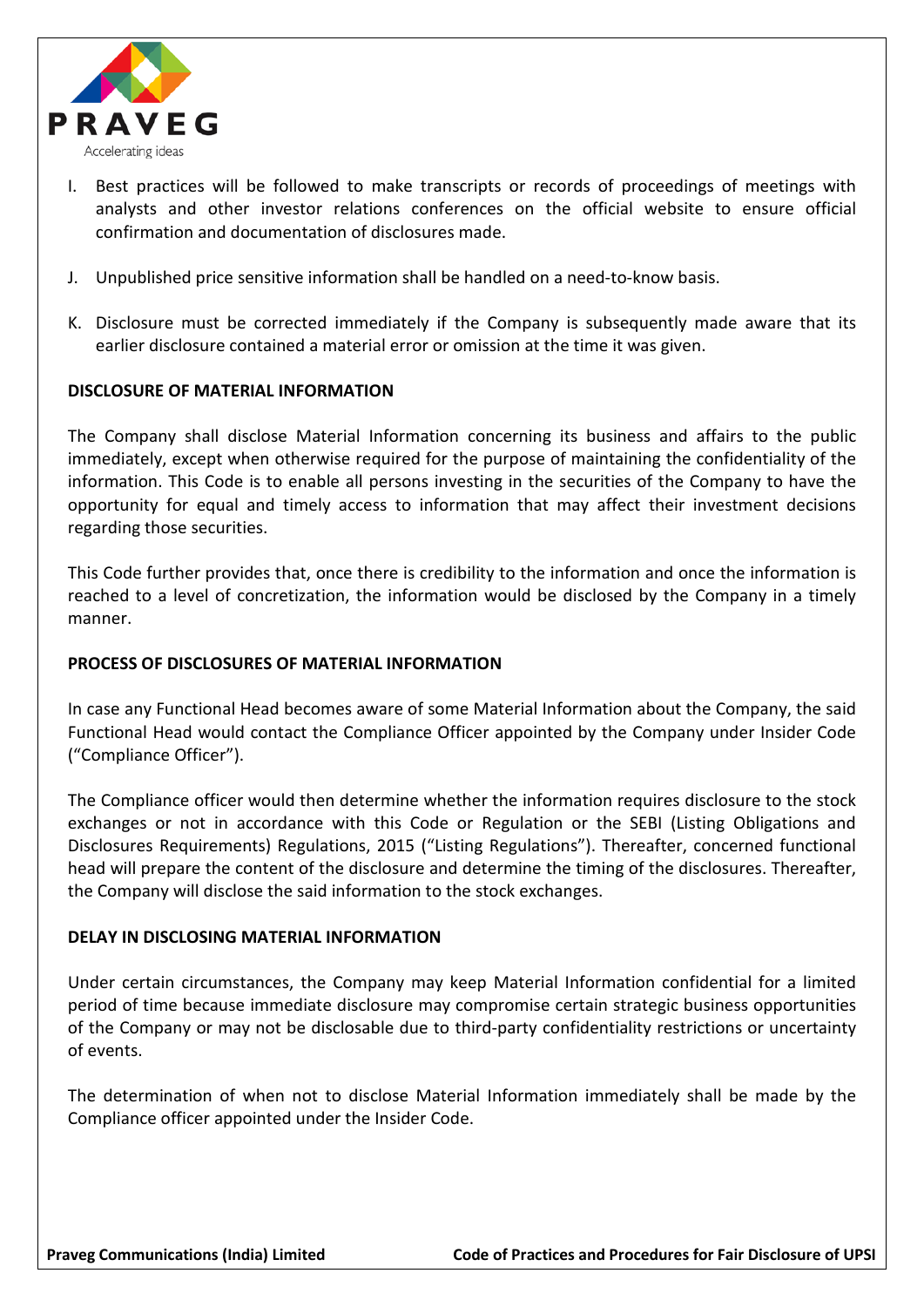

#### **INFORMATION TO BE SHARED ON A NEED TO KNOW BASIS**

The directors/ employees of the Company shall not discuss the matters or developments regarding the Company which in any way relate to Material Information with any other persons, except where such communication is in furtherance of legitimate purposes, performance of his/her duties or discharge of legal obligations.

To protect Material Information from disclosure, the directors/ employees of the Company:

- A. Should not discuss Material Information in public places where Material Information may be overheard (e.g., elevators, restaurants, airplanes, taxicabs) or participate in, host or link to Internet chat rooms, online social networking sites, news group discussions or bulletin boards which discuss matters pertaining to the Company's activities or its securities;
- B. Should not carry, read or discard Material Information in an exposed manner in public places;
- C. Should not discuss Material Information with any other persons, except as required in performance of his or her duties;
- D. Shall advise the other persons with whom they are meeti.ng where Material Information may be disclosed, before the meeting, that they must not divulge the Material Information; and
- E. Should not deal in the securities of the Company until the Material Information is publicly disclosed.

#### **UNINTENTIONAL/ INADVERTENT DISCLOSURE**

In the event the Company makes an unintentional disclosure of Material Information, it shall forthwith take steps to ensure that the same is disclosed to the stock exchanges immediately.

Further, if the Company becomes aware that there has been an inadvertent disclosure of Material Information, it should immediately contact the Compliance Officer, who shall consider the matter and take appropriate steps.

#### **CONTACTS WITH ANALYSTS AND OTHER INVESTORS**

The Company communicates with its institutional shareholders through meetings with analysts and discussions between fund managers and management. The Company may participate at investor conferences. All interactions with institutional shareholders, fund managers and analysts are based on generally available information that is accessible to the public on a non-discriminatory basis. The presentations made to analysts and fund managers are placed on the Company's website. The official news releases are also displayed on the said website.

The main channel of communication to the shareholders is through the annual report. Details relating to quarterly performance and financial results are disseminated to the shareholders through press releases and uploaded on the Company's website.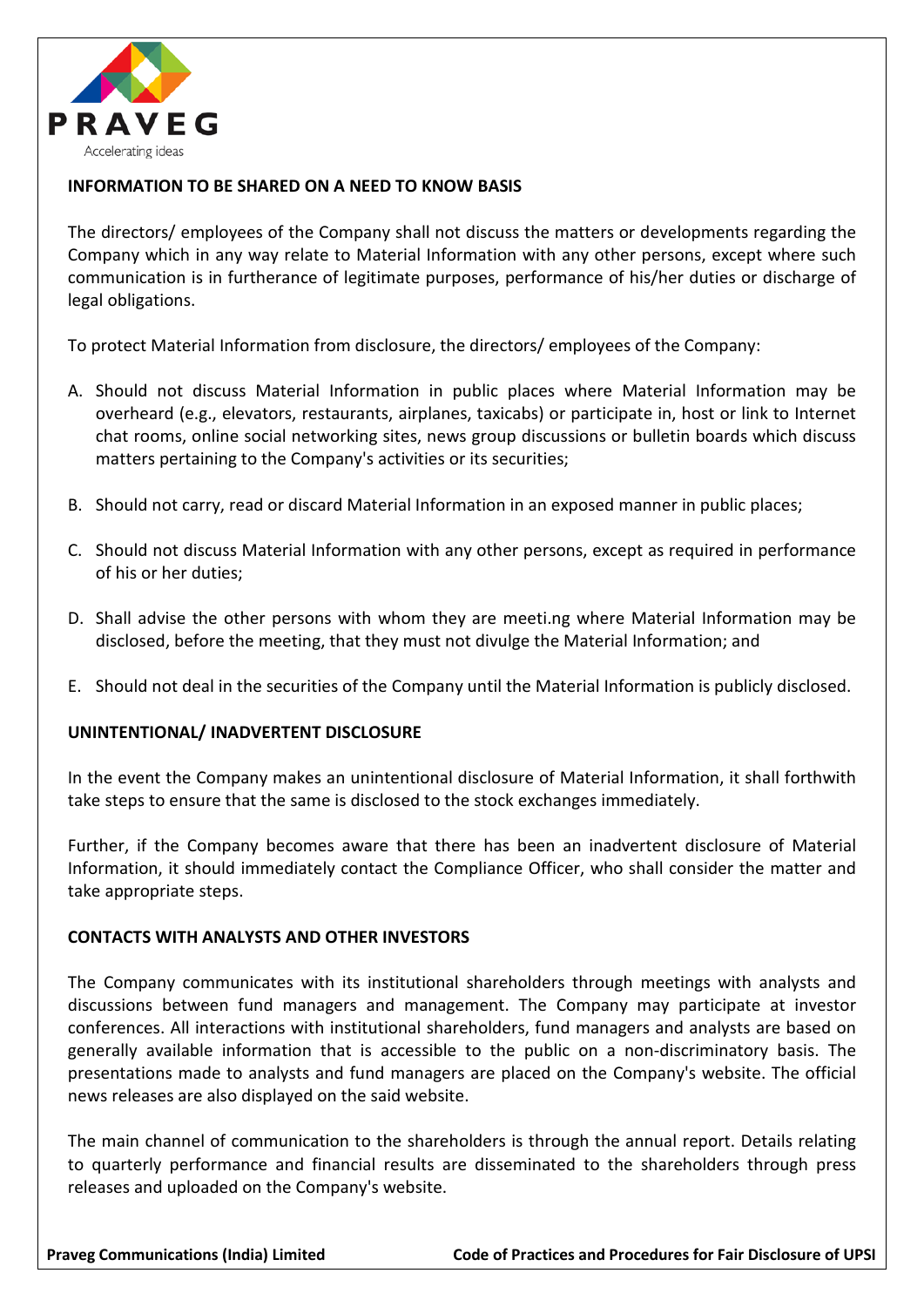

#### **MARKET RUMOURS**

The Employees/Directors of the Company shall promptly direct any queries or requests for verification of market rumours received from stock exchanges or from the press or media or from any other source to the Public Spokes Person as the case may be. The Public Spokes Person shall on receipt of requests as aforesaid, consult the Compliance Officer and respond to the same without any delay.

The Public Spokes Person shall be also responsible for deciding in consultation with Compliance Officer as to the necessity of a public announcement for verifying or denying rumours and thereafter making appropriate disclosures.

All the requests/queries received shall be documented and as far as practicable, the Public Spokes Person as the case may be, shall request for such queries / requests in writing. No disclosure in response to the queries / request shall be made by the Public Spokes Person be unless the Compliance Officer approve the same.

#### **REVIEW OF ANALYST REPORTS**

The Company may at the request of the Analysts, review their research reports for the limited purpose of pointing errors based on previously disclosed information.

#### **MAINTENANCE OF DISCLOSURE RECORDS**

The Company shall maintain and store records in respect of disclosures made by it through any means under the relevant provisions of the Companies Act, 2013, Rules made there under, SEBI Act, 1992, Rules, Regulations and Guidelines issued there under and the Listing Regulations, for audit and future reference.

#### **SHARE DEALING CODE**

No employees, officers, directors and those persons authorized to speak on behalf of the Company including his/her Immediate Relatives shall either on his/ her own behalf or own behalf of any other person, trade or undertake to trade or cause to trade in the Securities of the Company;

- A. When he/she is in possession of any Unpublished Price Sensitive Information and
- B. During the Restricted Trading Period.

#### **AMENDMENTS AND MODIFICATION**

This Code shall be reviewed from time to time and any amendments or modifications thereto shall be subject to review and approval of the Board of Directors of the Company.

#### **DISCLOSURE**

The Code will be placed on the official website of the Company.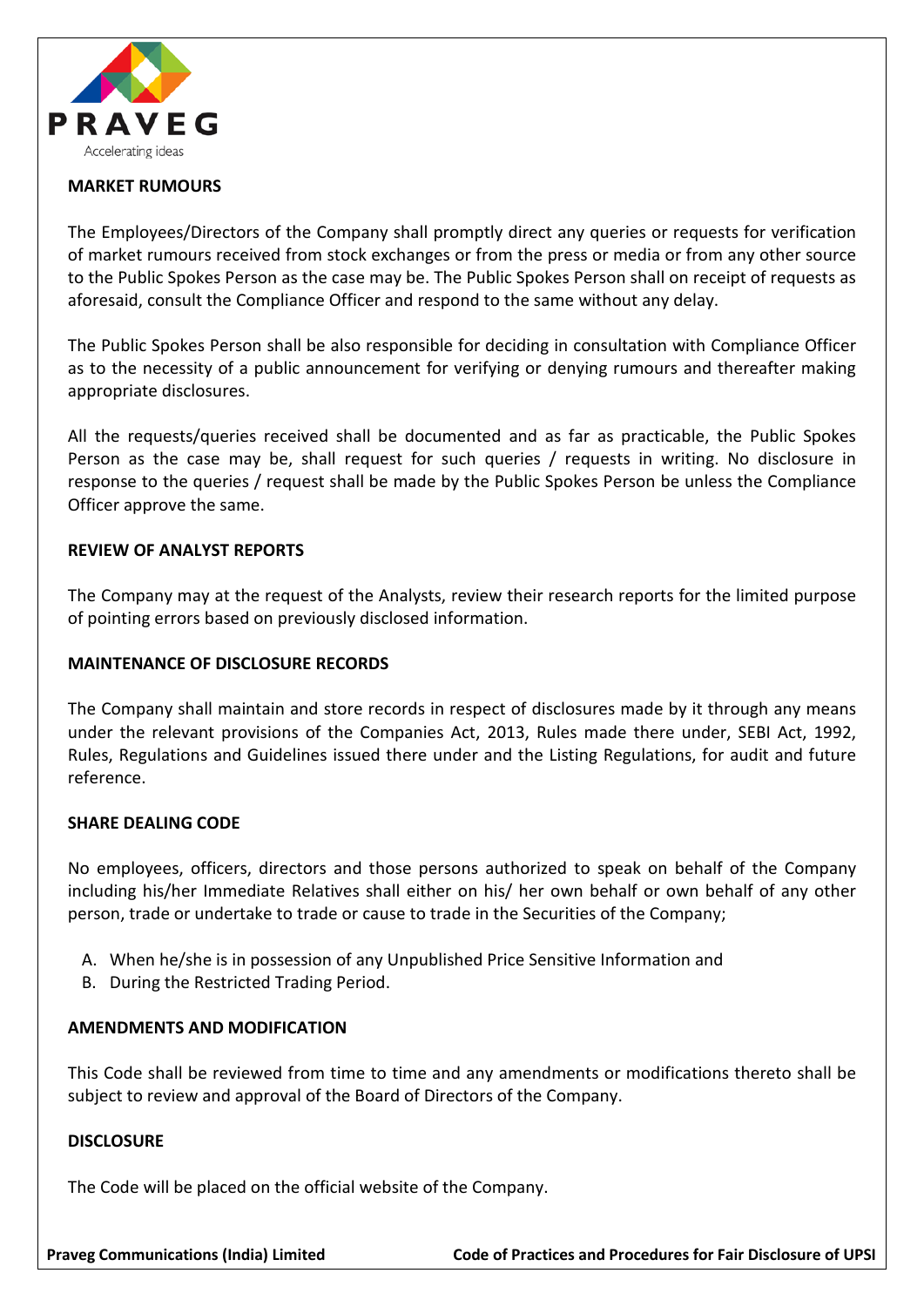

### **POLICY FOR DETERMINATION OF "LEGITIMATE PURPOSE"**

For Code of Practices and Procedures for Fair Disclosure of Unpublished Price Sensitive Information

#### **PREFACE**

The Securities and Exchange Board of India (Prohibition of Insider Trading) Regulations, 2015 as amended by the Securities and Exchange Board of India (Prohibition of Insider Trading) (Amendment) Regulations, 2018 ("The Regulations") by inserting Sub-Regulation 2A under Regulation 3 of the Regulations, mandate the every Listed Company to make a policy for determination of "legitimate purposes" as a part of "Codes of Fair Disclosure and Conduct" formulated under Regulation 8 of the regulations.

Unpublished Price Sensitive Information ("UPSI") in connection with the Company or its Securities may be communicated or provided/ allowed access to, only where such communication is in furtherance of legitimate purposes, performance of duties or discharge of legal obligations.

This Code has been reviewed, approved by the Board of Directors of the Praveg Communications (India) Limited (Formerly known Sword and Shield Pharma Limited ("the Company") and shall come into effect from April 1, 2019.

#### **APPLICABILITY**

This Policy shall be applicable and binding on all the employees, officers, directors and those persons authorized to speak on behalf of the Company.

#### **LEGITIMATE PURPOSE**

The term "legitimate purpose" includes sharing of UPSI in the ordinary course of business with Company's collaborators, lenders including prospective lenders, customers, suppliers, merchant bankers, legal advisors, auditors, credit rating agencies, insolvency professionals or other advisors, service providers or consultants; provided that such sharing of UPSI has not been carried out to evade or circumvent the prohibitions of the Regulations.

Whether sharing of UPSI for a particular instance tantamount to "legitimate purpose" would entirely depend on the specific facts and circumstances of each case. Primarily, the following factors should be considered while sharing the UPSI:

- a) whether sharing of such UPSI is in the ordinary course of business of the Company;
- b) whether sharing of such UPSI is in the interests of the Company or in furtherance of a genuine commercial purpose; and